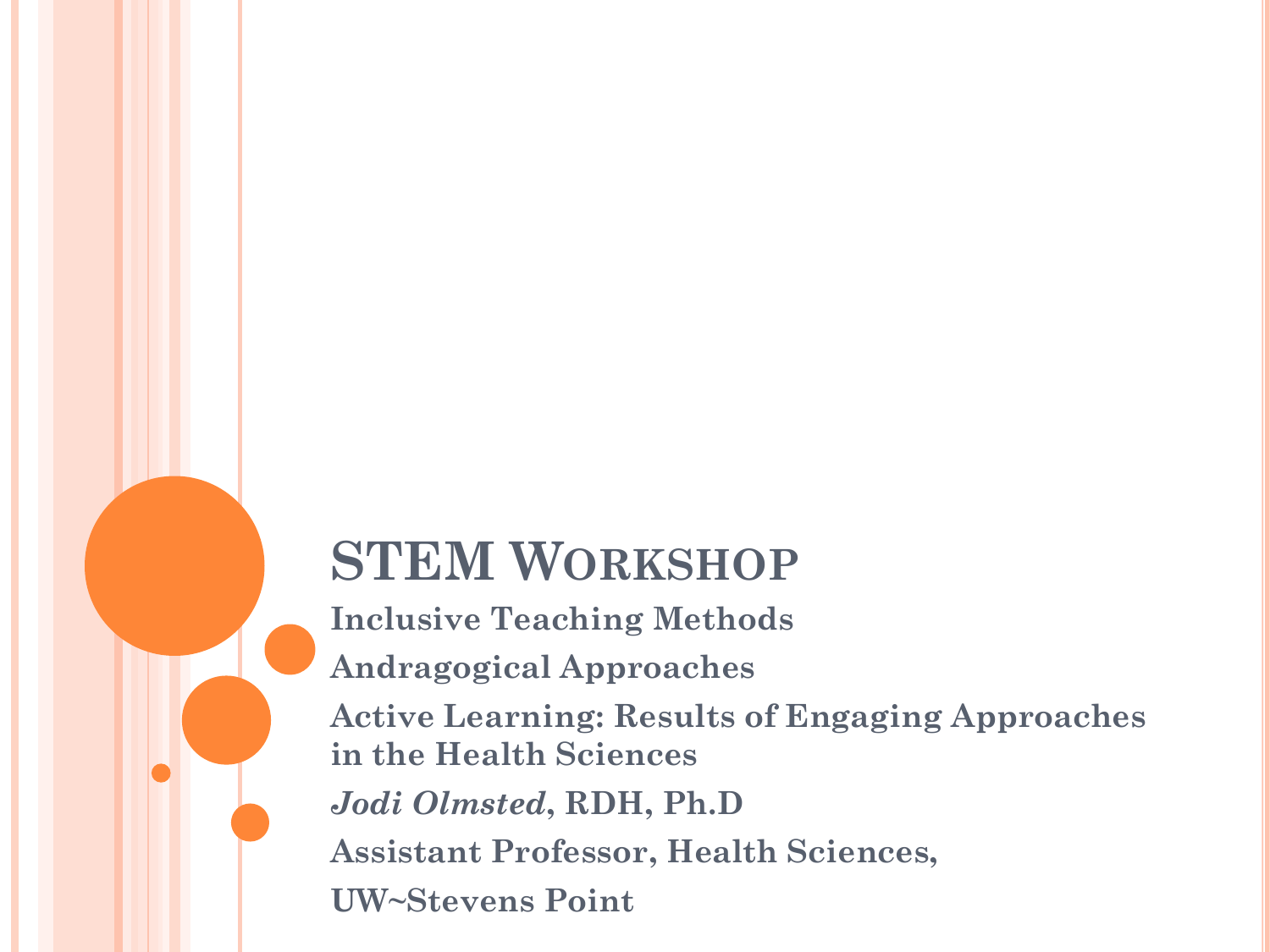### PURPOSES

- Actively engaging in own learning
- Taking responsibility for critical thinking & creative problem solving
- o Working collaboratively in teams
- Communication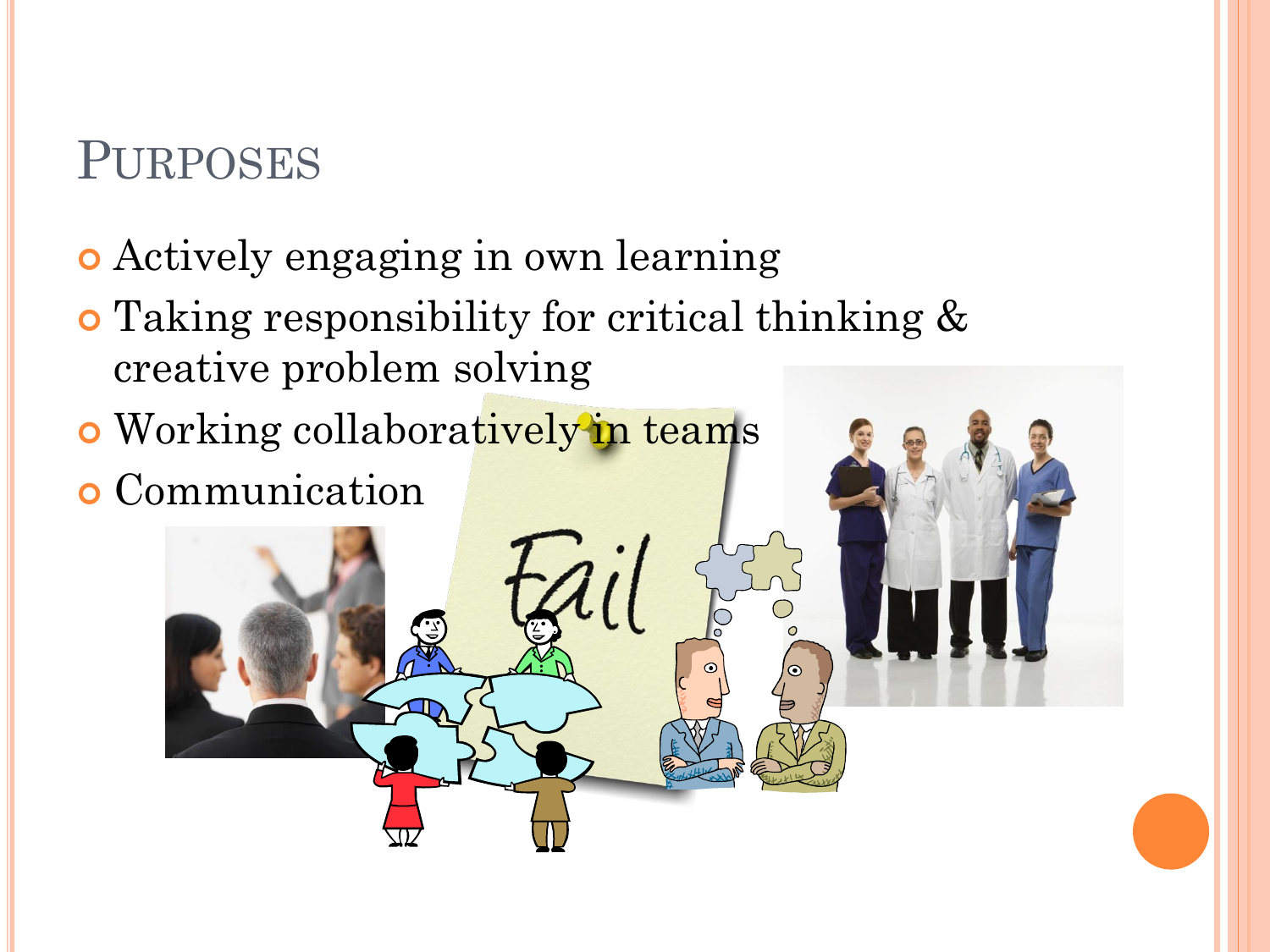- FA 2008:
- Original course requirements were as follows:
- 4 Unit Examinations
- Comprehensive Final
- 2 written papers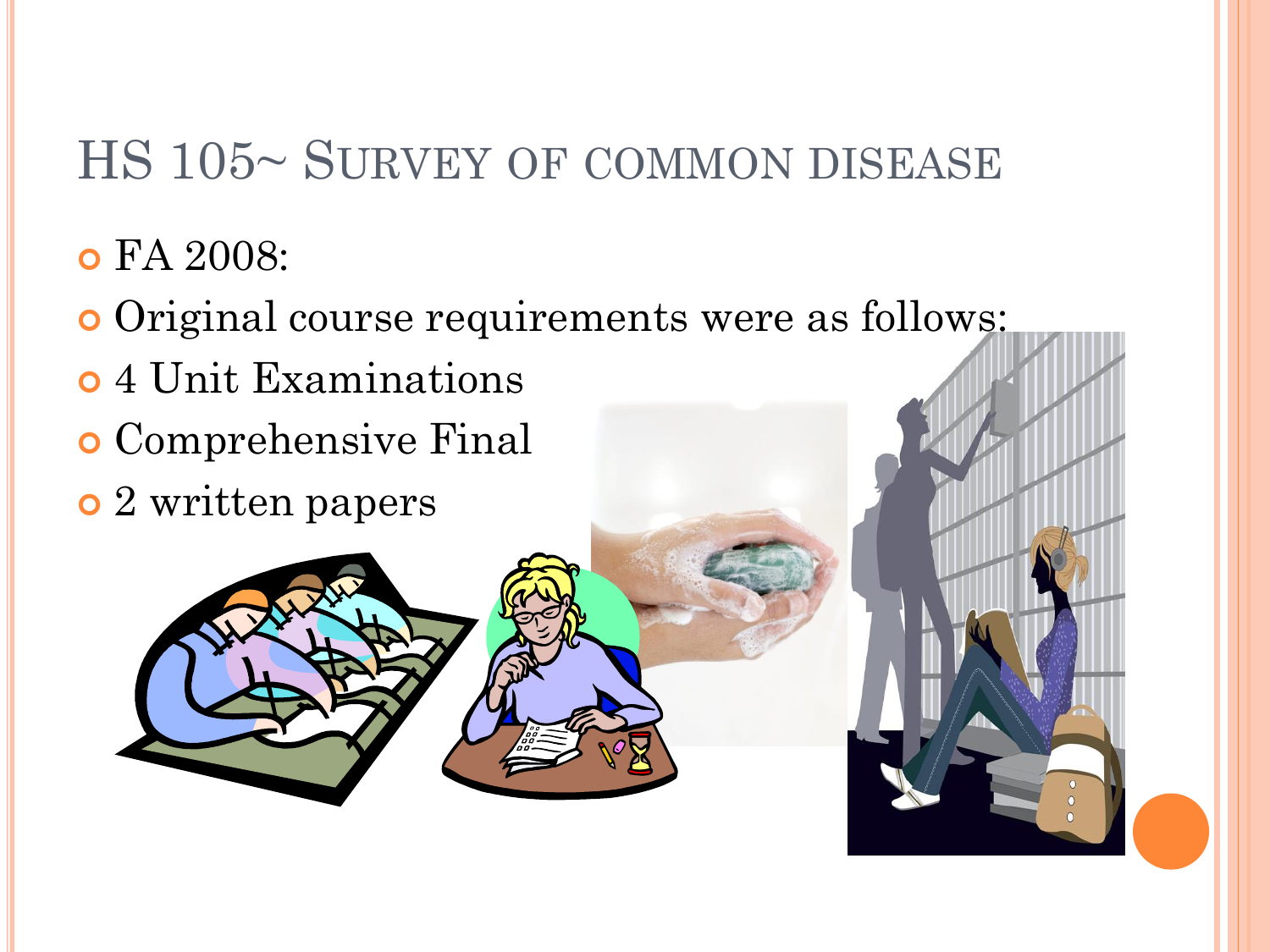Course based on the following assumptions: 1) basic anatomy & physiology exposure in HS 2) basic study & test~taking skills • 3) basic writing ability



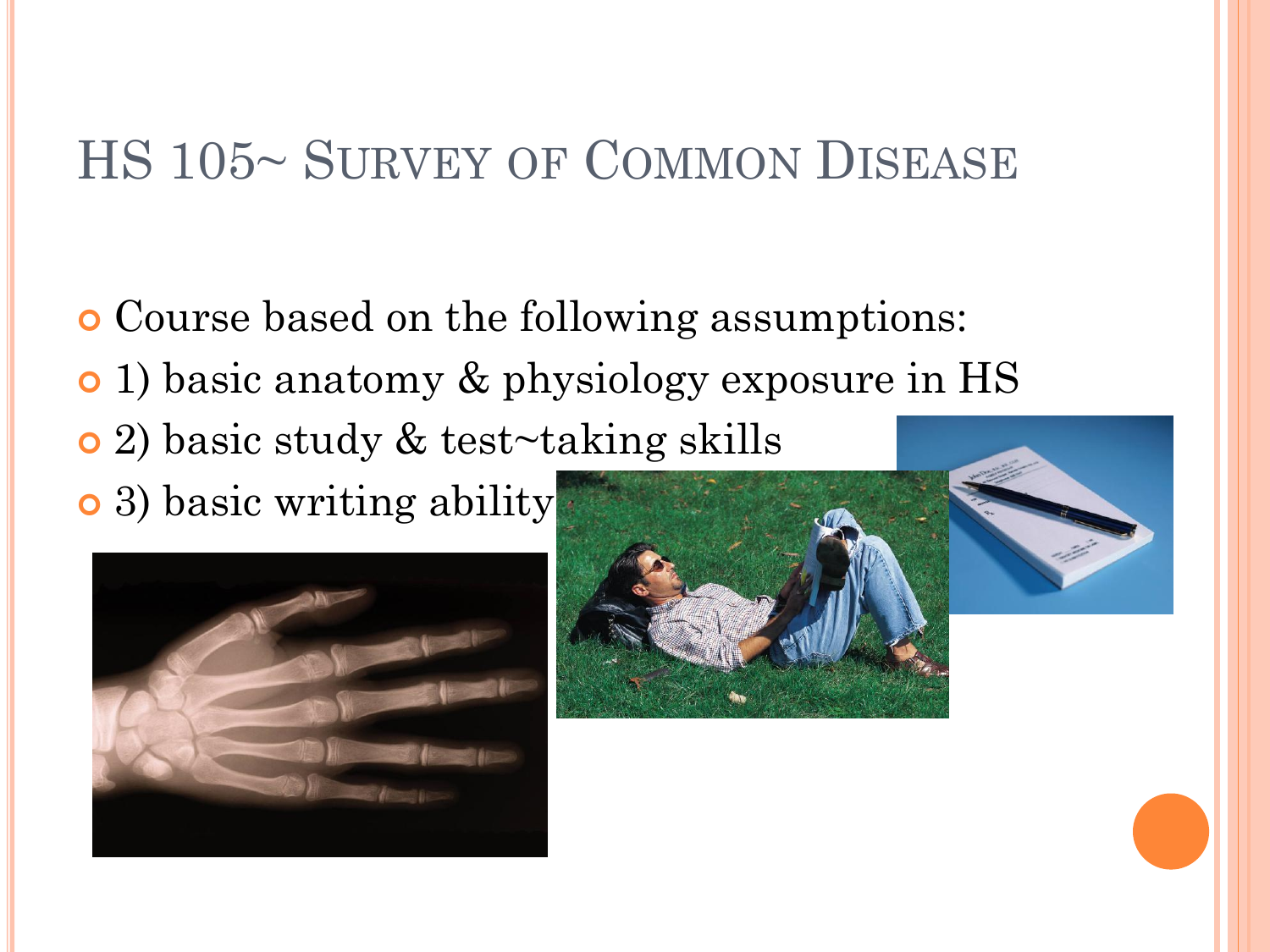## COURSE GRADING SCALE

- **o** Total point value places participants into grading categories listed below: Grades based on actual achievement are *NOT rounded:*
- $\bullet$  A 94-100%
- $\bullet$  A- 93-92%
- B+ 91-89%
- B 88-86%
- $\bullet$  B- 85-83%
- $\bullet$  C+82-81%
- $C$  80-75%
- $\bullet$  C- 74-70%
- $\bullet$  D 65-70%
- **o** F 64\% and below

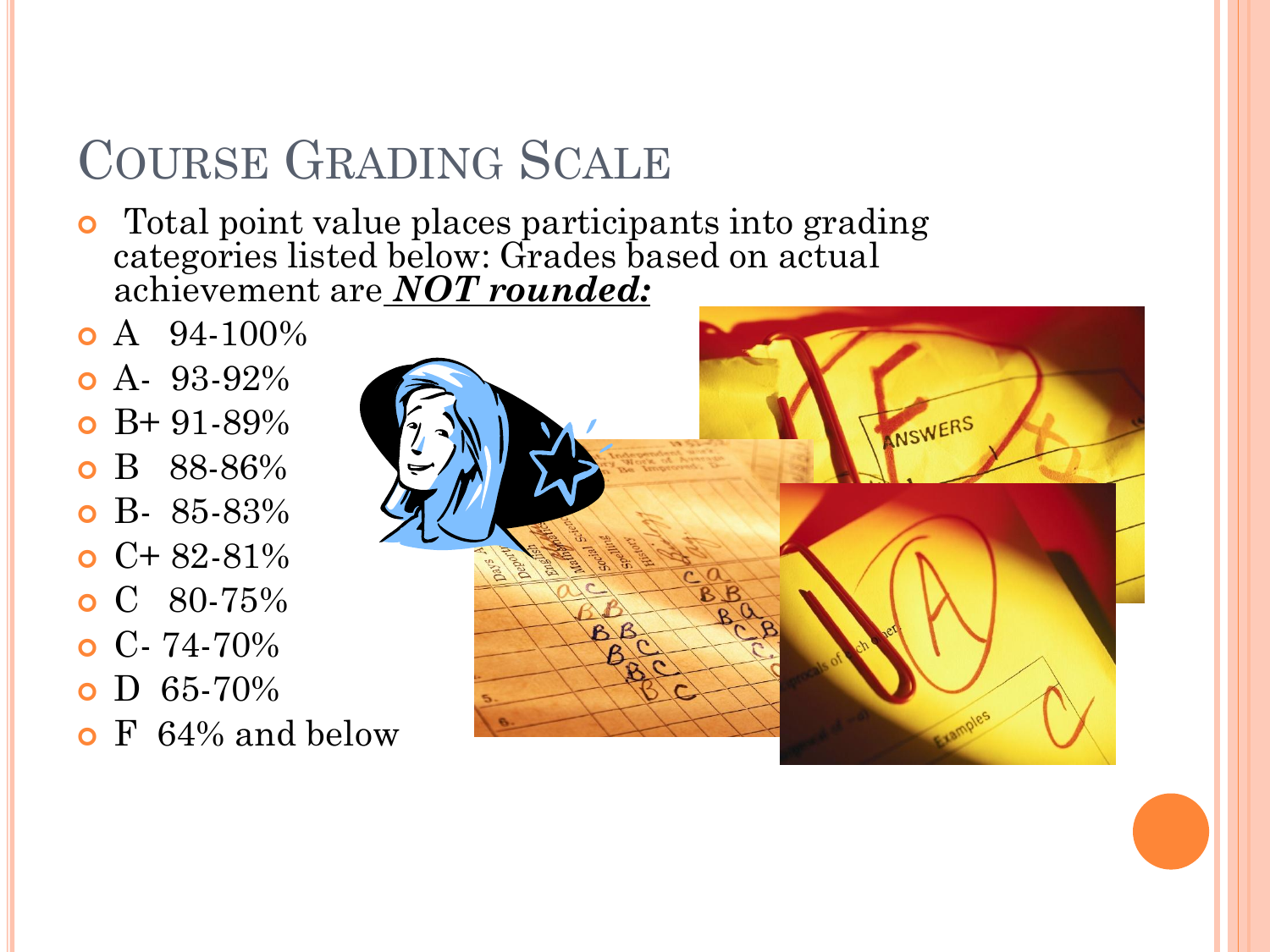- Performance Outcomes:
- FA 2008 & SP 2009
- Final Course Grades



Spring 2009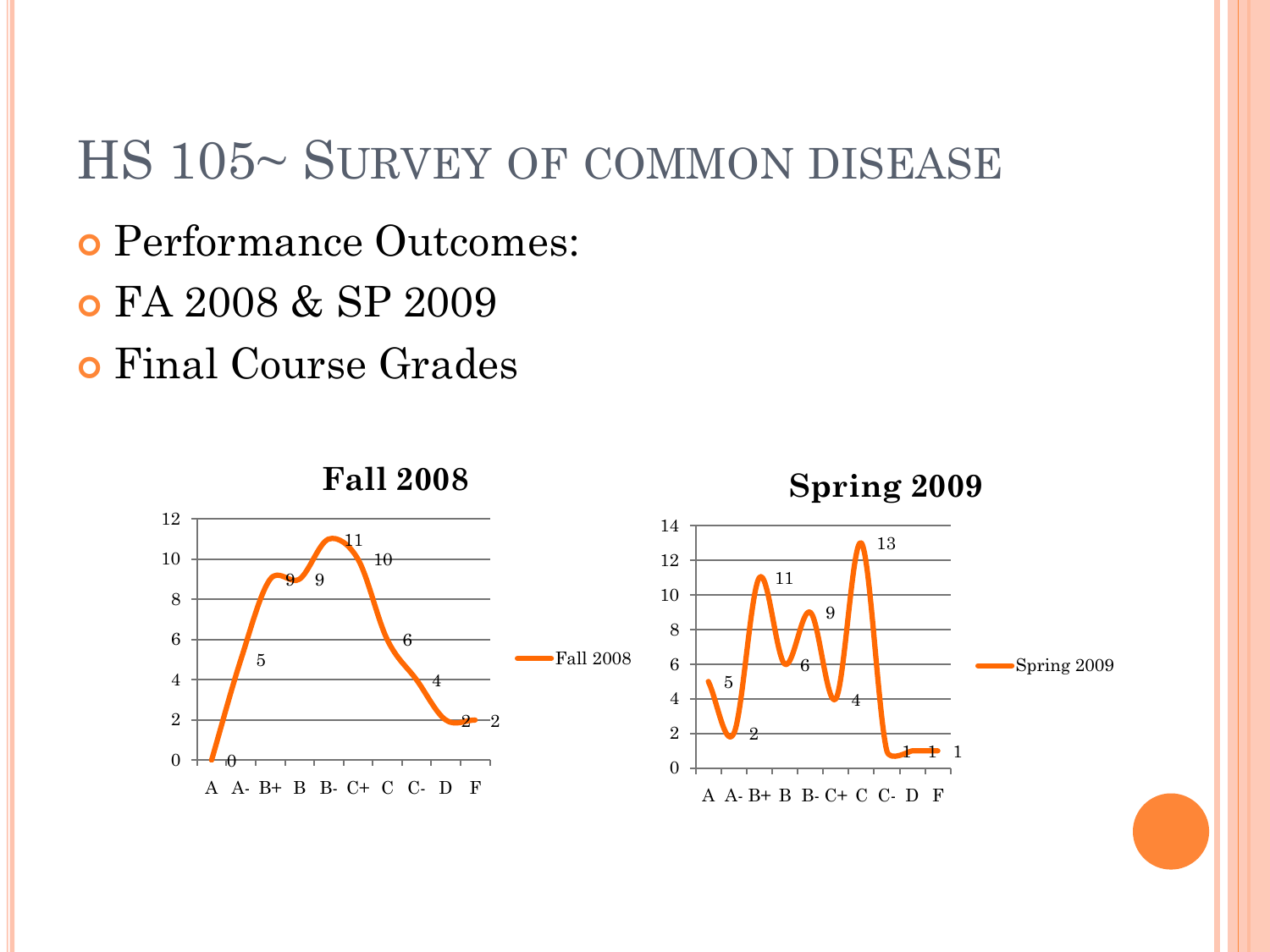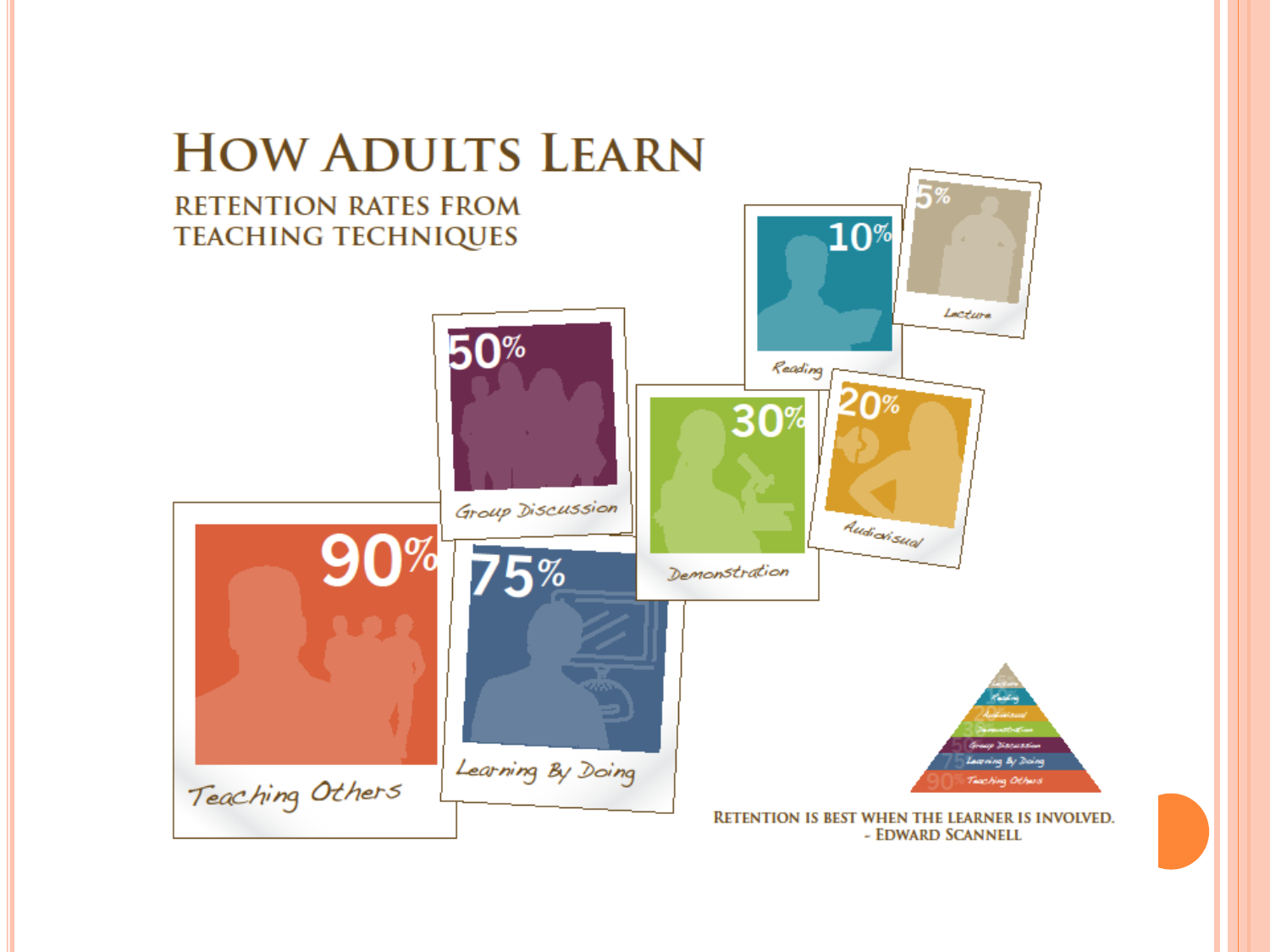- Andragogical modifications made in learning experiences, actively engaging students in course content & with each other (SU 2009)
- Skill performance demonstrations
- Collaborative Group Work (CWG)
- Problem~based learning (PBL)



Changes in exam procedures~ "challenge" process

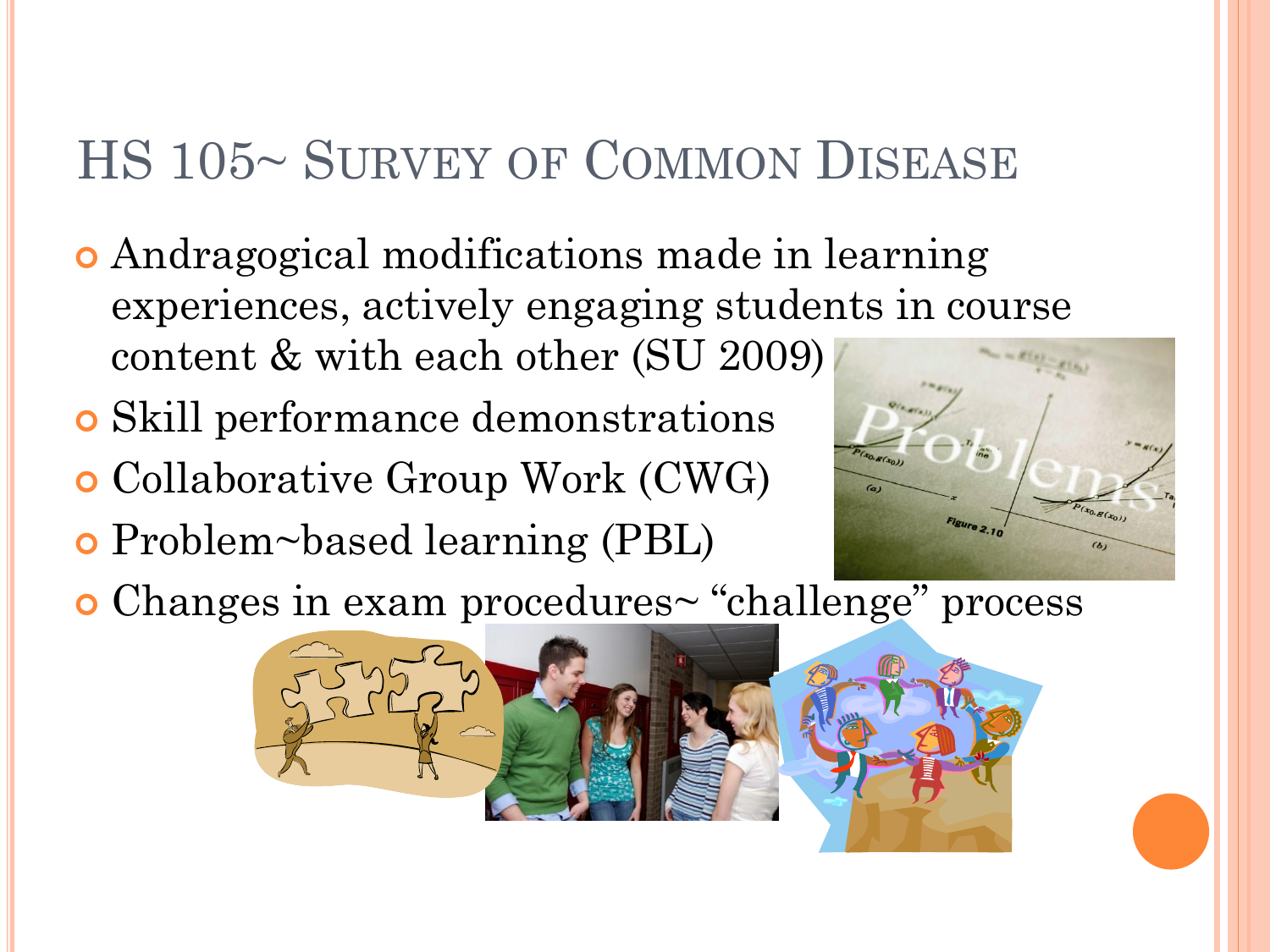## HS 105~ FA 2009 RESULTS

- Performance Outcomes:
- Mean ~ Exam & Final Course Scores Fall, 2009

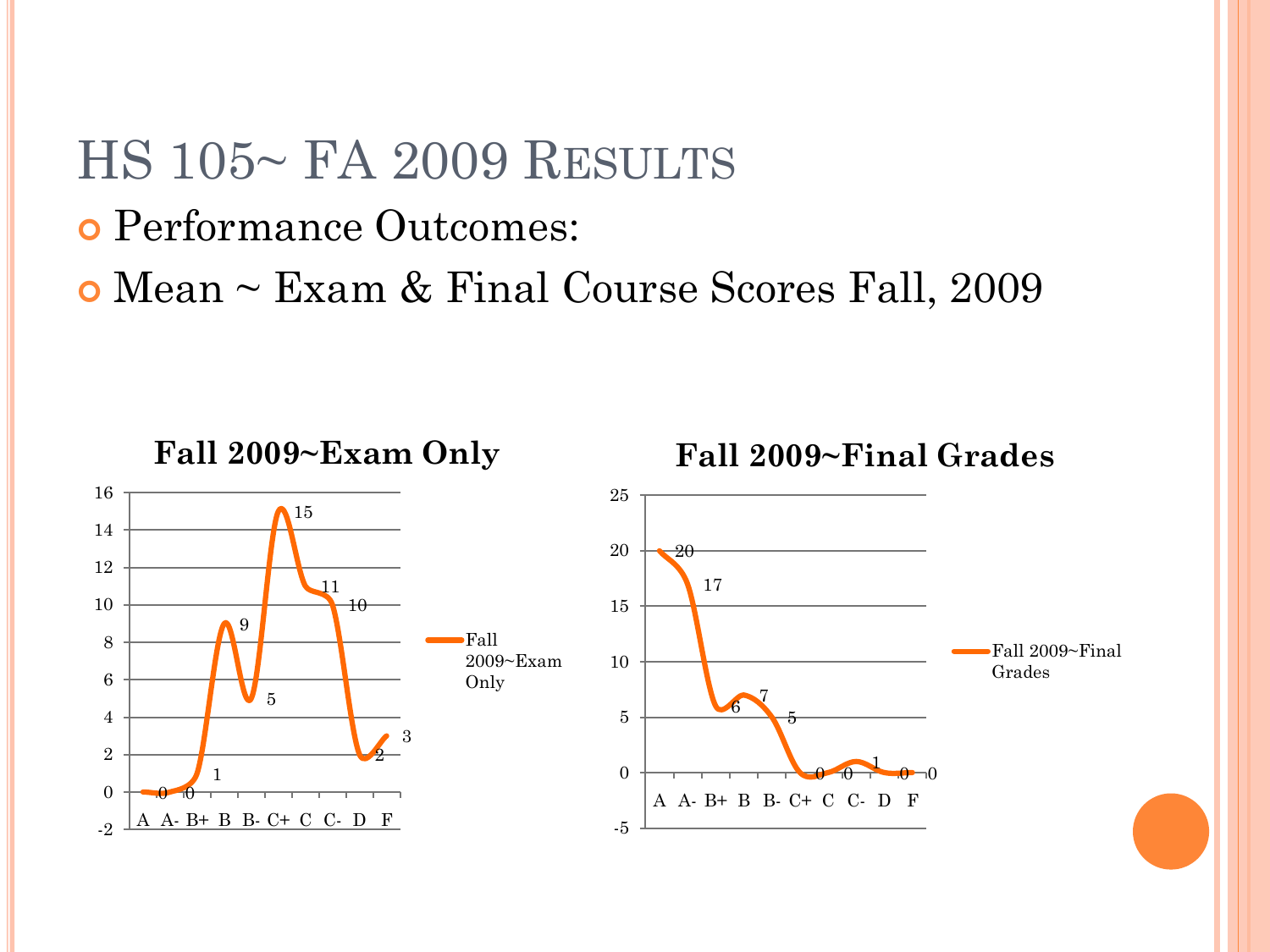### HS 105~ SP 10 RESULTS

- Performance Outcomes
- Mean ~ Exam & Final Course Scores Spring, 2010

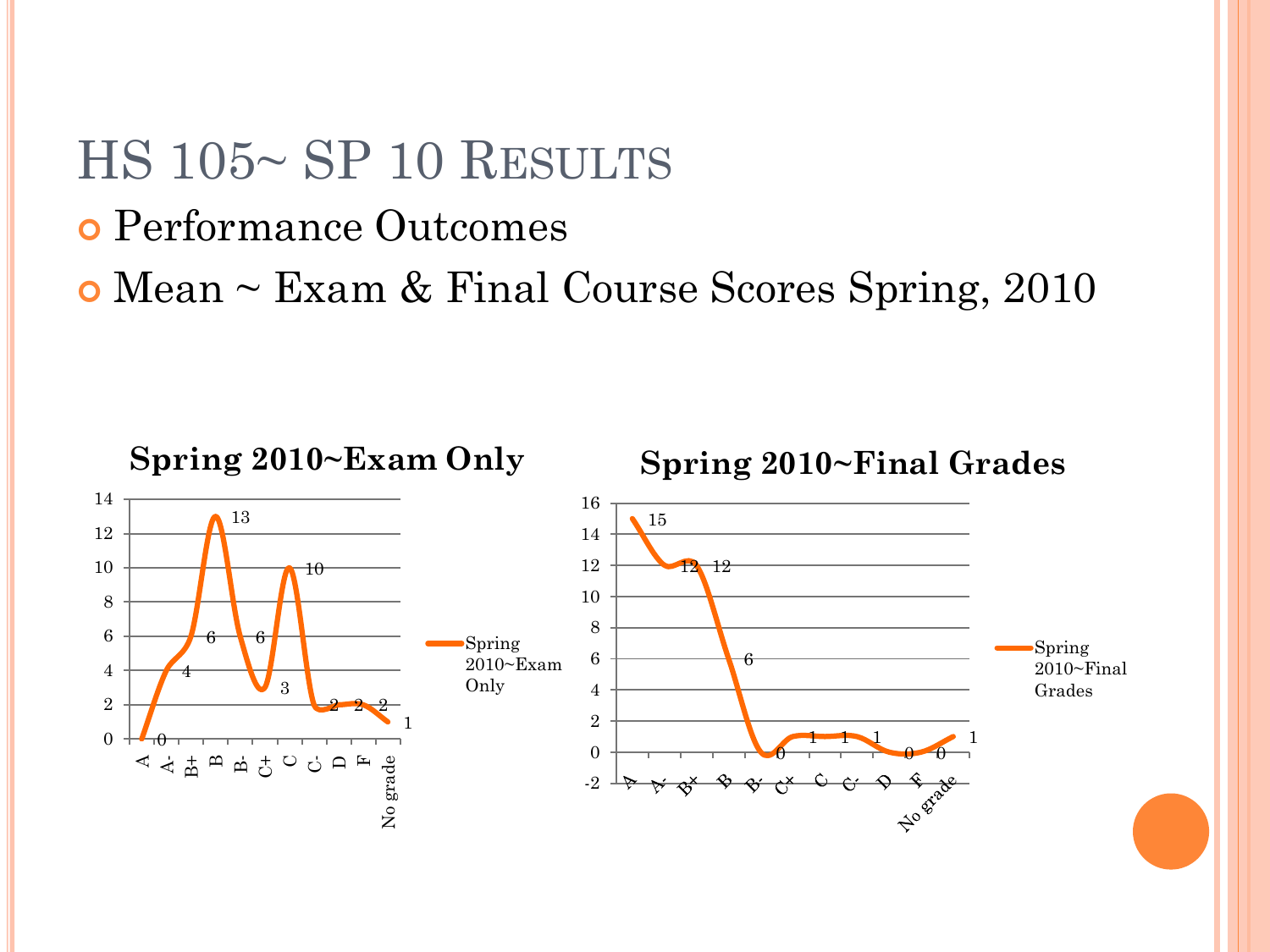- Considerations:
- How can we assist learners in test taking preparation for success?
- What other inclusive excellence activities can be included for helping learners understand the unique needs of the Health Care Professions?
- How else can reflective practice be incorporated and evaluated?